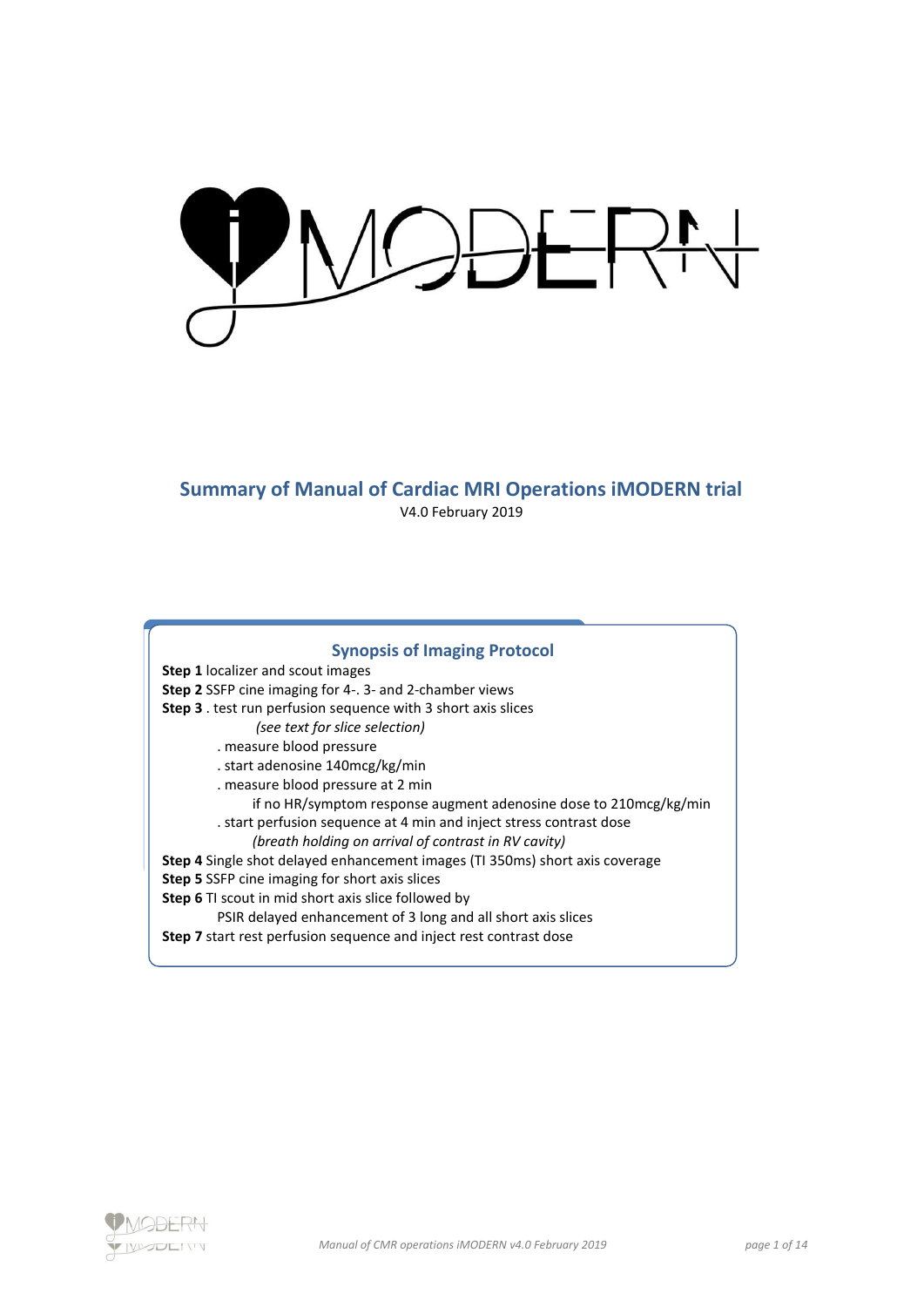## **Appendix I Sequence parameters**

| <b>Cine imaging</b>                             |                                                                                                     |  |  |  |  |  |  |  |
|-------------------------------------------------|-----------------------------------------------------------------------------------------------------|--|--|--|--|--|--|--|
| pulse sequence                                  | 2D steady-state free precession with retrospective ECG gating<br>(True FISP. balanced FFE. FIESTA)  |  |  |  |  |  |  |  |
| matrix                                          | 256 (base resolution)                                                                               |  |  |  |  |  |  |  |
| spatial resolution                              | $\approx$ 1.5 x 2.0 mm                                                                              |  |  |  |  |  |  |  |
| temporal resolution                             | $< 40$ ms                                                                                           |  |  |  |  |  |  |  |
| flip angle                                      | $60^{\circ}$ at 1.5T / 45 $^{\circ}$ at 3T                                                          |  |  |  |  |  |  |  |
| parallel imaging factor                         | $\leq$ 2                                                                                            |  |  |  |  |  |  |  |
| slice thickness                                 | 5 mm                                                                                                |  |  |  |  |  |  |  |
| slice gap                                       | 5 mm / 100%                                                                                         |  |  |  |  |  |  |  |
|                                                 |                                                                                                     |  |  |  |  |  |  |  |
| First pass perfusion imaging                    |                                                                                                     |  |  |  |  |  |  |  |
| pulse sequence                                  | 2D saturation recovery. spoiled gradient echo<br>(TurboFLASH. T1-weigthed TFE. SPGR) please NO SSFP |  |  |  |  |  |  |  |
| matrix                                          | 192 at 1.5T / 256 at 3T (base resolution)                                                           |  |  |  |  |  |  |  |
| spatial resolution                              | $\approx$ 1.9 x 2.4 mm at 1.5T / $\approx$ 1.4 x 1.8 mm at 3T                                       |  |  |  |  |  |  |  |
| saturation time*                                | 130 ms (maximized for heart rate in 1 RR interval)                                                  |  |  |  |  |  |  |  |
| flip angle                                      | 15 <sup>0</sup> at 1.5T / 12 <sup>0</sup> at 3T                                                     |  |  |  |  |  |  |  |
| slice thickness                                 | 8 mm                                                                                                |  |  |  |  |  |  |  |
| slice gap                                       | 2 mm / 25%                                                                                          |  |  |  |  |  |  |  |
| number of slices per heart beat                 | 3. equally divided over the heart. excluding the LVOT                                               |  |  |  |  |  |  |  |
| temporal resolution                             | 120 ms                                                                                              |  |  |  |  |  |  |  |
| parallel imaging factor                         | 2 at 1.5T / 3 at 3T                                                                                 |  |  |  |  |  |  |  |
| scan duration                                   | 70 heart beats                                                                                      |  |  |  |  |  |  |  |
|                                                 |                                                                                                     |  |  |  |  |  |  |  |
| <b>Single shot Delayed Contrast Enhancement</b> |                                                                                                     |  |  |  |  |  |  |  |
|                                                 |                                                                                                     |  |  |  |  |  |  |  |
| pulse sequence                                  | 2D. inversion recovery. steady-state free precession                                                |  |  |  |  |  |  |  |
| matrix                                          | 208 at 1.5T / 256 at 3T (base resolution)                                                           |  |  |  |  |  |  |  |
| spatial resolution                              | $\approx$ 1.5 x 2.3 mm                                                                              |  |  |  |  |  |  |  |
| <b>ECG</b> trigger                              | every other heart beat. trigger delay to image in mid diastole                                      |  |  |  |  |  |  |  |
| Inversion pulse                                 | non-selective                                                                                       |  |  |  |  |  |  |  |
| inversion time (TI)                             | 350 ms                                                                                              |  |  |  |  |  |  |  |
| flip angle                                      | 25 <sup>0</sup> at 1.5T / 20 <sup>0</sup> at 3T                                                     |  |  |  |  |  |  |  |
| parallel imaging factor                         | 2 at 1.5T / 3 at 3T                                                                                 |  |  |  |  |  |  |  |
| slice thickness                                 | 8 mm                                                                                                |  |  |  |  |  |  |  |
| slice gap                                       | 2 mm / 25%                                                                                          |  |  |  |  |  |  |  |
| <b>Delayed Contrast Enhancement</b>             |                                                                                                     |  |  |  |  |  |  |  |
| pulse sequence                                  | 2D. inversion recovery. spoiled gradient echo. with PSIR<br>(FLASH. T1-weighted TFE. SPGR)          |  |  |  |  |  |  |  |
| matrix                                          | 256 (base resolution)                                                                               |  |  |  |  |  |  |  |
| spatial resolution                              | $\approx$ 1.5 x 2.0 mm                                                                              |  |  |  |  |  |  |  |
|                                                 | every other heart beat. trigger delay to image in mid diastole                                      |  |  |  |  |  |  |  |
| <b>ECG trigger</b><br>Inversion pulse           | non-selective                                                                                       |  |  |  |  |  |  |  |
| inversion time (TI)                             | optimize to null signal of normal myocardium                                                        |  |  |  |  |  |  |  |
|                                                 |                                                                                                     |  |  |  |  |  |  |  |
| flip angle                                      | 25 <sup>0</sup> at 1.5T / 20 <sup>0</sup> at 3T                                                     |  |  |  |  |  |  |  |
| parallel imaging factor                         | $\leq 2$                                                                                            |  |  |  |  |  |  |  |
| slice thickness                                 | 5 mm                                                                                                |  |  |  |  |  |  |  |
| slice gap<br>band width                         | 5 mm / 100%<br>140 Hz/pixel at 1.5T / 350 Hz/pixel at 3.0T                                          |  |  |  |  |  |  |  |